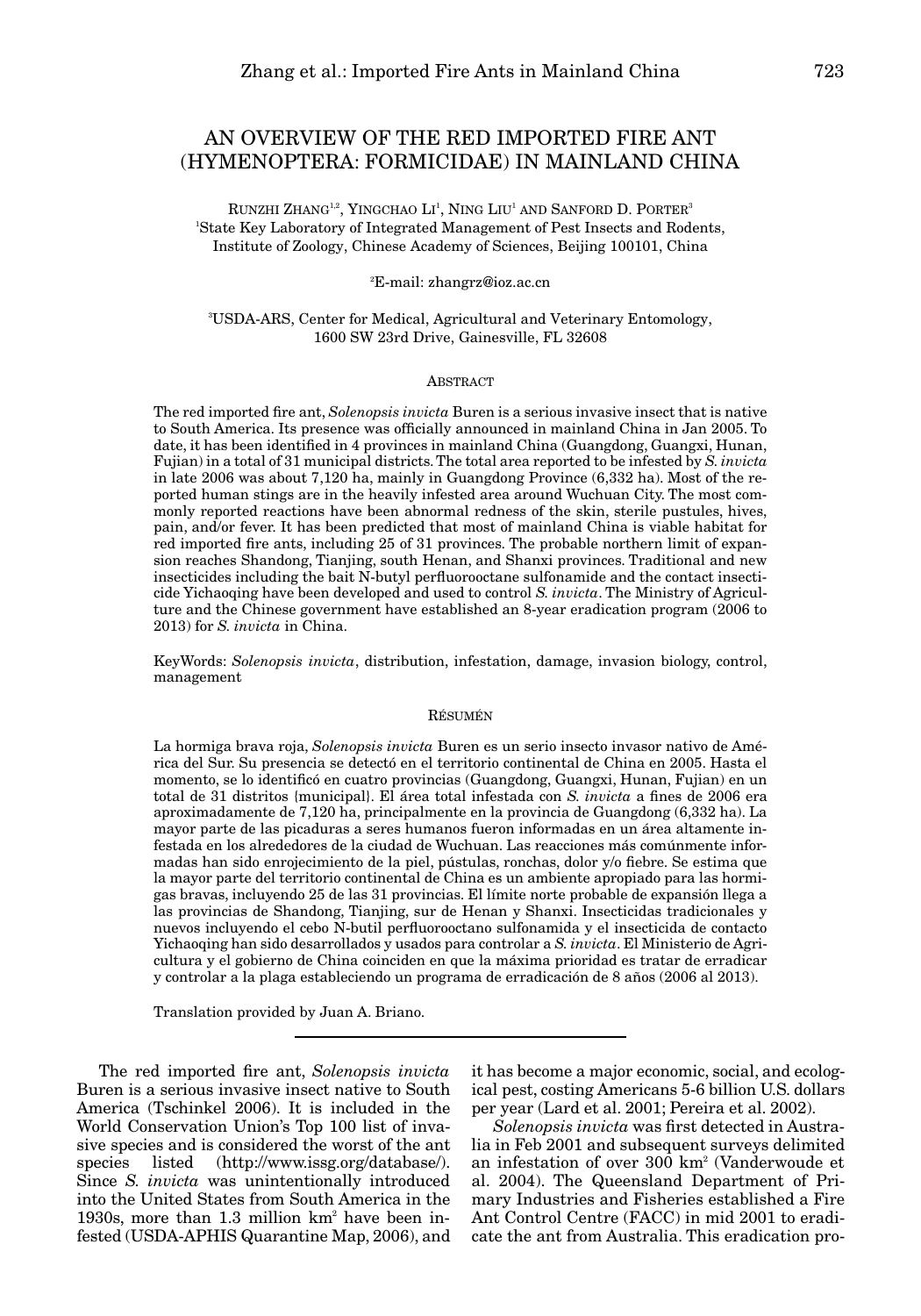gram has eliminated over 99% of the original colonies; however, eliminating the last fraction of a percent will be the most difficult part of the program. Red imported fire ants were found in New Zealand in 2001, 2004, and 2006 (Bissmire 2006), in Taiwan in 2003 (http://www.fireant-tw.org) and in Hong Kong and Macao in 2005 (Xinhua news report, 30 Jan 2005; Common Talk Weekly, 23 Feb 2005). In 2005, the pest was also reported in mainland China (Zhang & Li 2005), but no details of infested locations were supplied. It has been predicted that most of mainland China will be viable habitat for red imported fire ants (Morrison et al. 2004).

# *Solenopsis invicta* Reported Areas

The first official report of *S. invicta* in mainland China came in an announcement by the Ministry of Agriculture (MOA) of the People's Republic of China on 17 Jan 2005 (Announcement of The Ministry of Agriculture of P. R. China, No. 453). The announcement noted that *S. invicta* had been found in parts of Wuchuan City (Guangdong Province), was a recent introduction to mainland China, and had harmful impacts on the environment. Subsequently, all information about *S. invicta* discoveries were made public by MOA's official announcements and its official website (http:/ /www.agri.gov.cn). Known infestations of *S. invicta* are listed in Table 1 and localities are illustrated in Fig. 1.

*Solenopsis invicta* has been found in 4 provinces in mainland China: Guangdong (where the first invasion in mainland China was detected), Guangxi and Hunan (8 May 2006), and Fujian (22 Nov 2005). Sixteen municipalities have been invaded by *S. invicta*, of which 11 (Dongguan, Guangzhou, Heyuan, Huizhou, Maoming, Shenzhen, Zhanjiang, Zhongshan, Yunfu, Zhuhai, and

TABLE 1. *SOLENOPSIS INVICTA* REPORTS IN MAINLAND CHINA DURING 2005 (EXCLUDING TAIWAN, HONG KONG AND MACAO).

|               | Locality  |              |                                                                                                                                |                    |  |
|---------------|-----------|--------------|--------------------------------------------------------------------------------------------------------------------------------|--------------------|--|
| Reported date | Province  | Municipality | Municipal district                                                                                                             | Information source |  |
| $17$ Jan      | Guangdong | Zhanjiang    | Wuchuan City                                                                                                                   | $MOA^a$            |  |
| 18 Apr        | Guangdong | Guangzhou    | Panyu District<br>Nansha District                                                                                              | www.agri.gov.cn    |  |
|               | Guangdong | Shenzhen     | <b>Baoan District</b><br>Luohu District<br>Nanshan District<br>Yantian District<br><b>Futian District</b><br>Longgang District | www.agri.gov.cn    |  |
|               | Guangdong | Zhuhai       | Doumen District<br>Xiangzhou District<br>Jinwan District                                                                       | www.agri.gov.cn    |  |
|               | Guangdong | Huizhou      | Huicheng District<br><b>Boluo County</b>                                                                                       | www.agri.gov.cn    |  |
|               | Guangdong | Dongguan     | Dongguan City                                                                                                                  | www.agri.gov.cn    |  |
|               | Guangdong | Zhongshan    | Zhongshan City                                                                                                                 | www.agri.gov.cn    |  |
| 8 May         | Guangxib  | Nanning      | Yongxin District                                                                                                               | <b>MOA</b>         |  |
|               | Guangxi   | Yulin        | Luchuan County                                                                                                                 | <b>MOA</b>         |  |
|               | Hunan     | Zhangjiajie  | <b>Yongding District</b>                                                                                                       | <b>MOA</b>         |  |
| $28$ Jul      | Guangxi   | Wuzhou       | Cenxi City                                                                                                                     | www.agri.gov.cn    |  |
| 25 Aug        | Guangxi   | Yulin        | Beiliu City                                                                                                                    | www.agri.gov.cn    |  |
| 31Aug         | Guangdong | Yunfu        | Yangchun City                                                                                                                  | www.agri.gov.cn    |  |
|               | Guangdong | Maoming      | Gaozhou City<br>Dianbai County                                                                                                 | www.agri.gov.cn    |  |
| 8 Sep         | Guangdong | Heyuan       | Lianping County<br>Dongyuan County                                                                                             | www.agri.gov.cn    |  |
| $22$ Sep      | Guangdong | Maoming      | <b>Maogang District</b><br>Maonan District                                                                                     | www.agri.gov.cn    |  |
| $22$ Nov      | Fujian    | Longyan      | <b>Shanghang County</b><br>Xinluo District                                                                                     | <b>MOA</b>         |  |
| <b>Nov</b>    | Guangdong | Meizhou      | Dapu County                                                                                                                    | Lu et al. 2007     |  |

a MOA means the Ministry of Agriculture of the People's Republic of China. b Guangxi means the Guangxi Zhuang Autonomous Region.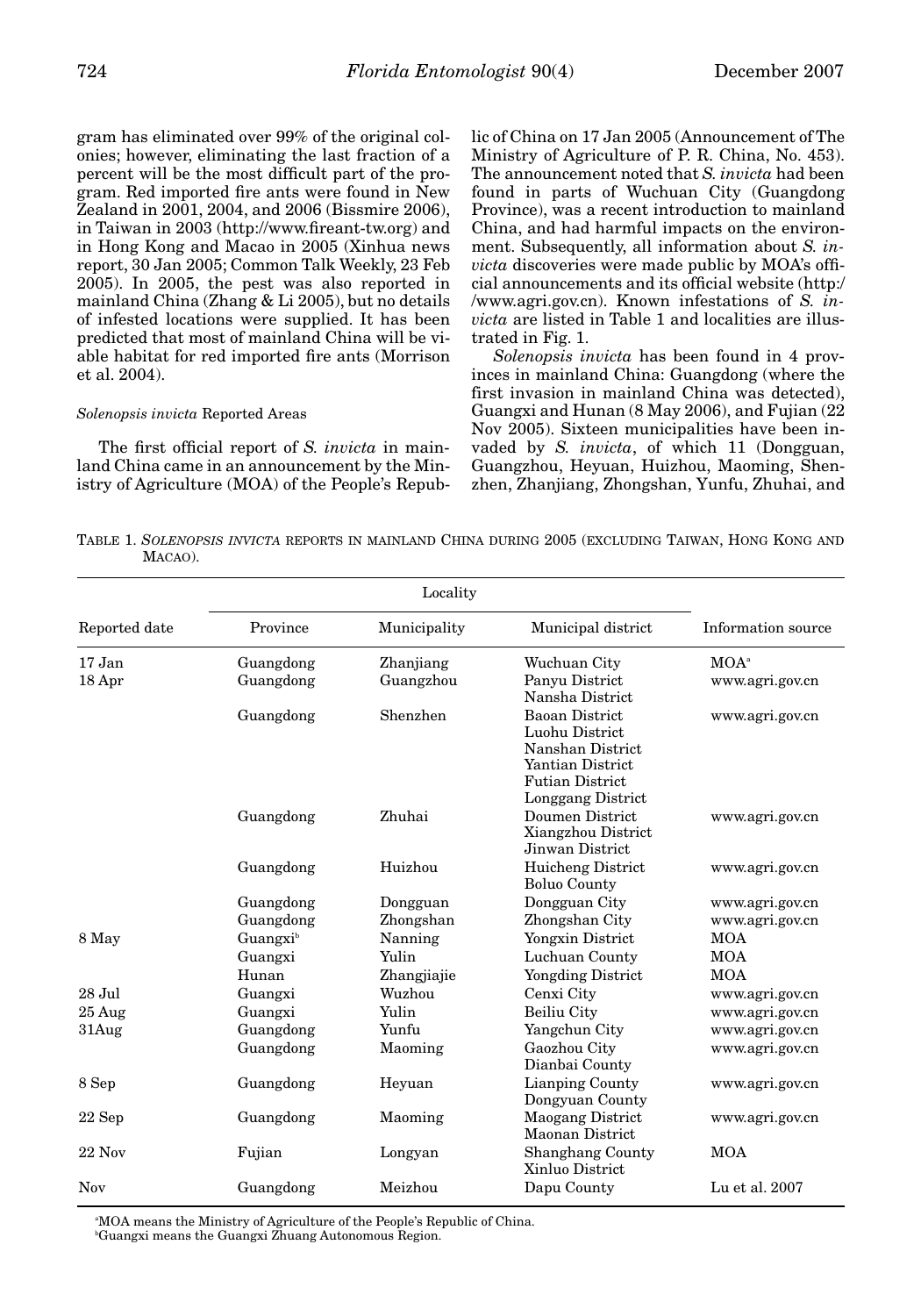

Fig. 1. Map showing localities of mainland China infested by *Solenopsis invicta* in 2005. The black dots are the infested areas.

Meizhou) are in Guangdong, 3 (Nanning, Wuzhou and Yulin) are in Guangxi, plus Zhangjiajie (Hunan) and Longyan (Fujian). Altogether, 31 municipal districts have been invaded by *S. invicta* of which 24 are in Guangdong.

In 2005, the total area reported to be infested by *S. invicta* in mainland China was about 7,120 ha (Table 2). This ant had infested at least 6,332 ha in Guangdong, 557 ha in Guangxi, 193 ha in Fujian, and 33 ha in Hunan. The 2 largest reported areas in Guangdong are Panyu (3716 ha) and Wuchuan (2074 ha). Generally, infestations are only a small fraction of total land area (Table 2).

#### Typical Damage

In Wuchuan City, *S. invicta* built mounds at high densities on sloping wasteland, grasslands, and ridges of fields covered with weeds causing impacts on agricultural production, human health, and daily life. Investigations in Shenzhen, Huizhou, Wuchuan, and Zhuhai (Lei et al. 2005) indicated that *S. invicta* also nested in open sunny areas, fallow land, roadsides, gardens, the base of plants, and close to ponds, rivers, dams, and other areas of water. Reports of *S. invicta* stings disturbing agricultural activities, hurting livestock, and damaging agricultural production were supplied but without detailed case information.

By early 2005 when *S. invicta* was first announced in Guangdong, the ant had seriously affected trade. According to Guangzhou Customs District, about 1 million potted flowers and oranges ready for export to Hong Kong for the Spring Festival had to be detained because of quarantine problems relating to *S. invicta* (Da 2005).

Probably the most serious issues stemming from *S. invicta* are impacts on human health (de-Shazo et al. 1990; Goddard et al. 2002). Liu et al. (2005a) observed the process by which *S. invicta*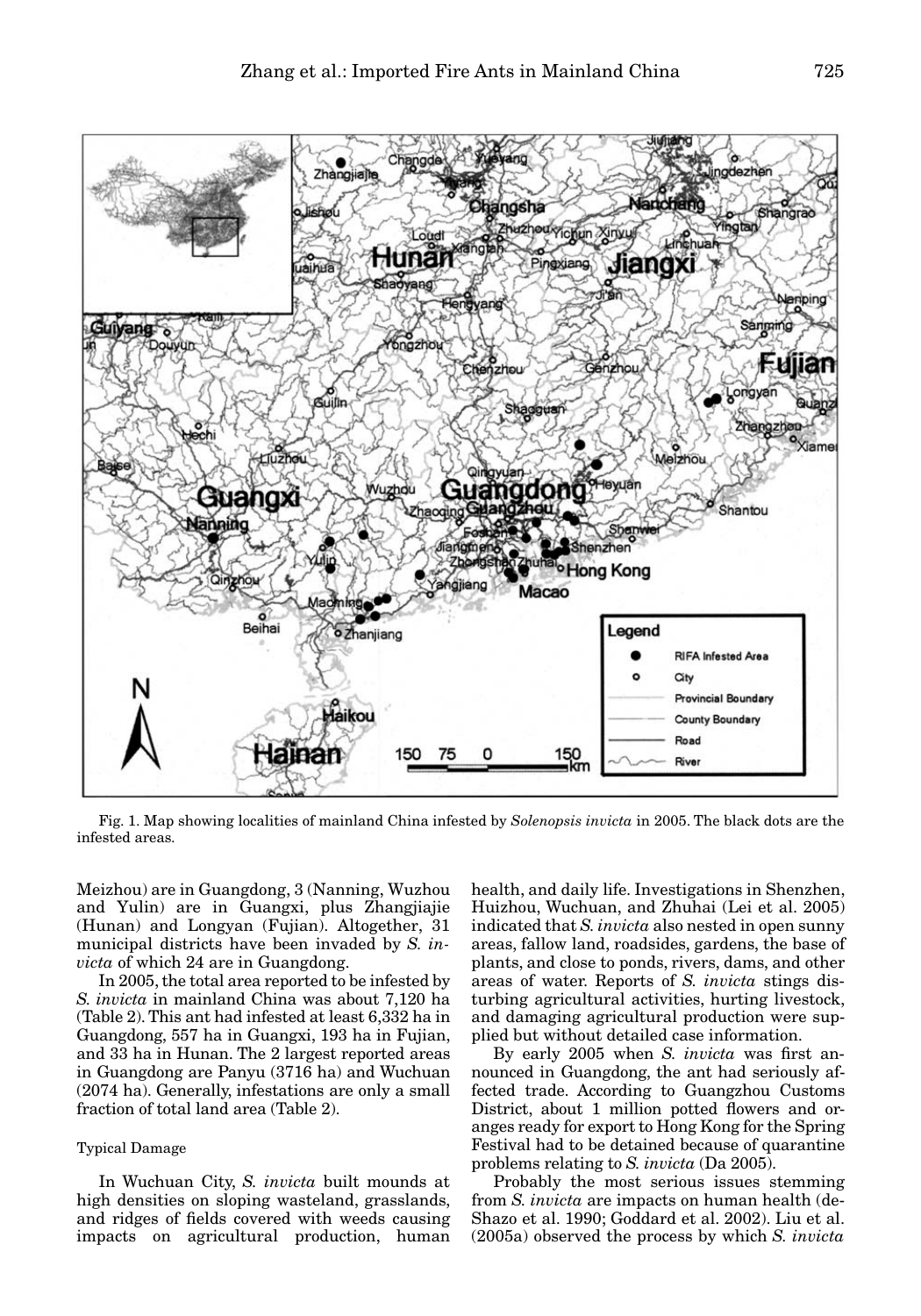| Locality  |                                                                                                                                                                                                                      | Territory | S. <i>invicta</i><br>infested | S. invicta<br>infested |
|-----------|----------------------------------------------------------------------------------------------------------------------------------------------------------------------------------------------------------------------|-----------|-------------------------------|------------------------|
| Province  | Municipality (municipal district)                                                                                                                                                                                    | area (ha) | area (ha)                     | percentage             |
| Guangdong | Zhanjiang (Wuchuan)                                                                                                                                                                                                  | 84,800    | 2,074                         | 2.45                   |
|           | Zhuhai (Doumen, Xiangzhou, Jinwan)                                                                                                                                                                                   | 165,300   | 210                           | 0.13                   |
|           | Heyuan (Lianping, Dongyuan)                                                                                                                                                                                          | 636,500   | 200                           | 0.03                   |
|           | Huizhou (Huicheng)                                                                                                                                                                                                   | 140,000   | 100                           | 0.07                   |
|           | Huizhou (Boluo)                                                                                                                                                                                                      | 8,900     | 33                            | 0.37                   |
|           | Meizhou (Dapu)                                                                                                                                                                                                       | 13,300    | $2.5\,$                       | < 0.01                 |
|           | Guangzhou (Panyu, Nansha); Shenzhen<br>(Baoan, Luohu, Nanshan, Yantian, Futian,<br>Longgang); Dongguan (Dongguan); Zhong-<br>shan (Zhongshan); Fuyun (Yangchun); Mao-<br>ming (Gaozhou, Dianbai, Maogang,<br>Maonan) | 1,784,050 | 3,715                         | 0.21                   |
| Guangxi   | Nanning (Yongxin); Wuzhou (Cenxi);<br>Yulin (Luchuan, Beiliu)                                                                                                                                                        | 1,682,000 | 557                           | 0.03                   |
| Fujian    | Longyan (Xinluo)                                                                                                                                                                                                     | 1,180     | 180                           | 15.25                  |
|           | Longyan (Shanghang)                                                                                                                                                                                                  | 14,760    | 13                            | 0.09                   |
| Hunan     | Zhangjiajie (Yongding)                                                                                                                                                                                               | 951,800   | 33                            | < 0.01                 |
| Total     | 16 Municipalities (31 Municipal Districts)                                                                                                                                                                           | 5,482,590 | 7,118                         | 0.13                   |

TABLE 2. AREA KNOWN TO BE INFESTED BY *SOLENOPSIS INVICTA* BEFORE TREATMENT, 2005.

stings, and indicated that an effective antidote to the toxins in *S. invicta* stings has not yet been developed. Analysis of epidemiological investigations of stings by red imported fire ants in Wuchuan found 416 of 4894 people in 5 villages had been stung (8.5%). The first reported sting occurred in 1999 when 4 cases were reported, 5 cases in 2000, 21 in 2001, 64 in 2002, 126 in 2003, and 186 from Jan to Sep in 2004. Most reported stings occurred between Jun and Sep when the fire ants are most active and people are working the fields. Of 416 cases, almost all reported sterile white pustules (96.6%) or pain (95.9%). Abnormal skin reddening and hives were reported. There were 43 cases of fever (10.3%), 19 cases had a headache (4.6%), 39 manifested distended lymph nodes (9.4%), and 4 patients had systemic anaphylaxis (1.0%) (Rong 2005). The dates of these cases indicate that *S. invicta* invaded Wuchuan at least 7 years before its detection was reported.

Besides Wuchuan, other infested regions in mainland China also report similar cases. During our investigations, we found the following cases:

- (1) A Huang Fugen couple was stung by *S.invicta* while gathering bananas in Jiuwangmiao in Nansha District in Guangzhou, Guangdong. They were sent to hospital for 2 weeks which cost them their wages for the entire period.
- (2) A child had reactions of fever and shock after being stung by *S. invicta* in Shaluowan in Nansha District in Guangzhou, Guangdong. He was sent to hospital and accepted medical treatment. Six children in the same village reported a fever after being stung by *S. invicta*.
- (3) A child fell into a nest of *S. invicta* in Lianping, Guangdong in 2005. He was seriously stung and sent to hospital for treatment.
- (4) A director of Shenzhen Agricultural Bureau in Guangdong had a shock reaction after being stung by *S. invicta*, and a division director of Shenzhen Animal and Plant Quarantine Bureau found a nest of *S. invicta* in a flowerpot in the roof garden of his house.
- (5) A 2-year old boy was stung by *S. invicta* in Shibu near Nanning in Guangxi, and sent to hospital, which cost his family more than \$100 in medical costs.
- (6) Cases of shock after being stung by *S. invicta* also occurred in Zhangjiajie, Hunan.

### Precaution and Response

In Dec 2004, an article entitled "Red imported fire ant from South America invaded Taiwan causing panic; Scholars in mainland China remind government of taking strict precautions against its invasion" was published on the front page of *Science Times* (Wang 2004). This was the earliest article appealing for vigilance and drawing attention to the threat of *S. invicta* in mainland China.

Soon after the Ministry of Agriculture announced the discovery of *S. invicta* in mainland China, a number of papers were quickly published about this pest. Zhang et al. (2005a) published an article discussing the damage potential, identification, and control methods for *S. invicta*. Specialists in plant quarantine (Chen et al.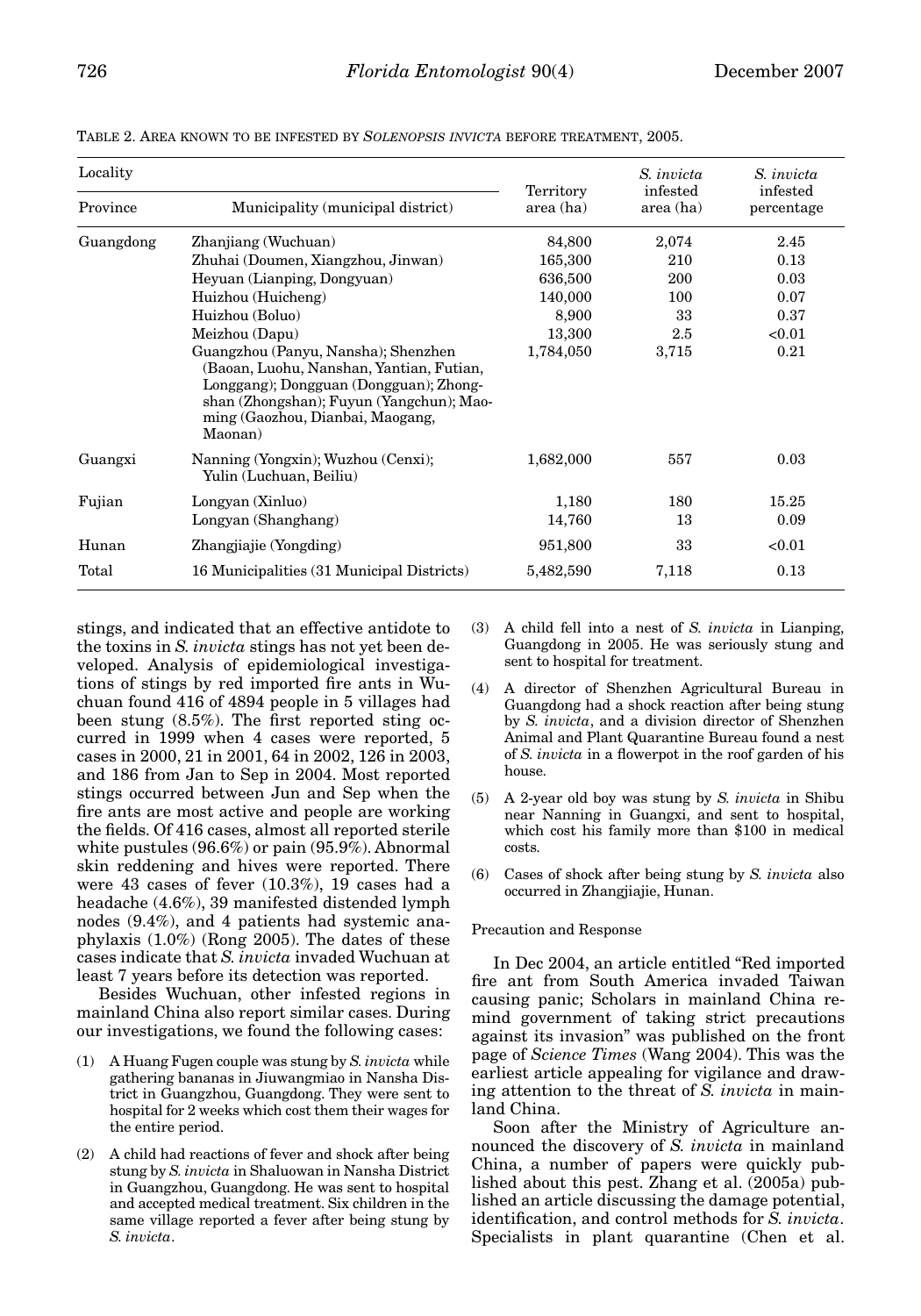2005b; Zheng et al, 2005; Zhou 2005b), forestry (Zhen et al. 2005), sanitation (Fan & Zhen 2005; Zhang et al. 2005b Zheng et al. 2005b;), infested provinces (Wen & Du 2005), ant research (Zhou 2005a) and public education (Zhang & Mai 2005) all wrote articles on the identification of and appropriate precautions against *S. invicta*.

*Solenopsis invicta* is a new invasive pest in China, so evaluation of control techniques of *S. invicta* from scientists in other regions is important, especially those from the USA, Australia, and Taiwan. The National Agriculture Technique Extension & Service Center of China (NATESC) and the Institute of Zoology, Chinese Academy of Sciences (IOZ), collected and organized relevant information, and published *Red Imported Fire Ant*, a book which discussed research into and control methods for *S. invicta* (Wang & Zhang 2005). Later, many articles added related knowledge about *S. invicta* including damage potential (Tan 2005; Liu et al. 2005c), biological characteristics (Jiang et al. 2005), control methods (Gao & Gao 2005; Zhen et al. 2005; Liu et al. 2005b; Ren et al. 2005), and quarantine techniques (Chen et al. 2005b). Papers on control experiences from Australia and Taiwan (Lin et al. 2005a; Zhou & Cai 2005) were also published.

After the discovery of *S. invicta* in China, it became important to know how much loss the ant would cause to the environment, economy, and society. Xue Dayong et al. (2005) from the Chinese Academy of Sciences predicted the potential distribution of *S. invicta* in China (by Climex and GARP analysis) and suggested this pest was likely to survive and cause damage in most areas of southeast China with a northern limit of spread reaching Shandong, Tianjing, south Henan and Shanxi—a potential distribution across 25 provinces. Other articles also reported the potential impact on the environment and tackled the problem of risk analysis (Zhen & Zhao 2005; Yang et al. 2005).

Many scientists carried out various studies immediately after the discovery of *S. invicta* in mainland China. A key problem was the need for unambiguous identification of *S. invicta*. Several morphological characteristics are important and these were the simplest way to identify and distinguish the ant from other related species of *Solenopsis* (Zhang et al. 2005a; Zeng & Lu 2005; Chen et al. 2005a; Lin et al. 2005b). To aid precise identification, the microstructures of *S. invicta* were carefully inspected (Gao & Luo 2005). *Cyt b* genes from 2 populations of *S. invicta* (from Florida, USA and Wuchuan, Guangdong, China) and 4 populations of *S. geminata* (Fabricius) from Guangdong were sequenced (Zeng et al. 2005b). There were 61 variable sites between these 2 species. No variable site was found between the 2 populations in *S. invicta*. The result of restriction fragment length polymorphism tests (RFLP) showed there was 1 restrictive site detected by restriction endonucleases MspI in the amplified segments of *S. geminata* but none in *S. invicta*. So the PCR-RFLP method could be used as a powerful tool for identification of these 2 species.

## Research on Control Techniques

Experiments by Luo et al. (2006) indicated a bait with N-butyl perfluorooctane sulfonamide (N-BPS) caused mortality in ants beginning 3 d after application both inside and outside nest mounds and the rate of mortality increased to 81.5% after 21 d. So the application of N-BPS was considered to replace the bait step in the two-step method which is extensively used in other countries (Drees et al. 2000). Whether N-BPS is consistently effective can only be determined after further experiments, and the long-term effect is determined by appropriate application conditions and levels. Recently, professors from South China Agricultural University developed a new contact insecticide to control *S. invicta*—Yichaoqing (Anonymous 2005). One mL of this contact insecticide diluted in water to 1,500-2,000 mL can be used to drench mounds. When *S. invicta* contact this insecticide, they immediately lose the ability to move, and die in a few minutes. Control of *S. invicta* is not only dependent on the use of several insecticides, but on other important factors. Zeng et al. (2005a) discussed surveillance and control methods for *S. invicta.* This book integrated the facts of the incursion into China with necessary background about identification, spread, and biology, also offering precautions and treatment methods after a sting (Zeng et al. 2005a). This book is one of the most valuable references in China at present.

#### Activities of Officials and Research Organizations

*Solenopsis invicta* was declared subject to entry plant quarantine in P. R. China on 17 Jan 2005 (*Announcement of The Ministry of Agriculture of P. R. China*, No. 453) and also a national plant quarantine pest, based on the *Law of the People's Republic of China on the Entry and Exit Animal and Plant Quarantine* and *Regulations of Plant Quarantine*. At the same time, the *Announcement on Printing and Issuing Urgent Precautionary Project for Prevention and Control Red Imported Fire Ant* (AAC [2005] No. 1, www.agri.gov.cn) was promulgated. An *Announcement on Enhancing Surveillance of Remaining Pesticide on Exit Plant Food in Red Imported Fire Ant-Infested Areas* (GAOSIIQCFC [2005] No. 60, www.agri.gov.cn) was promulgated by the General Administration of Quality Supervision, Inspection and Quarantine of P. R. China on 28 Jan 2005. An *Announcement on Enhancing Surveillance and Quarantine for Red Imported Fire Ant*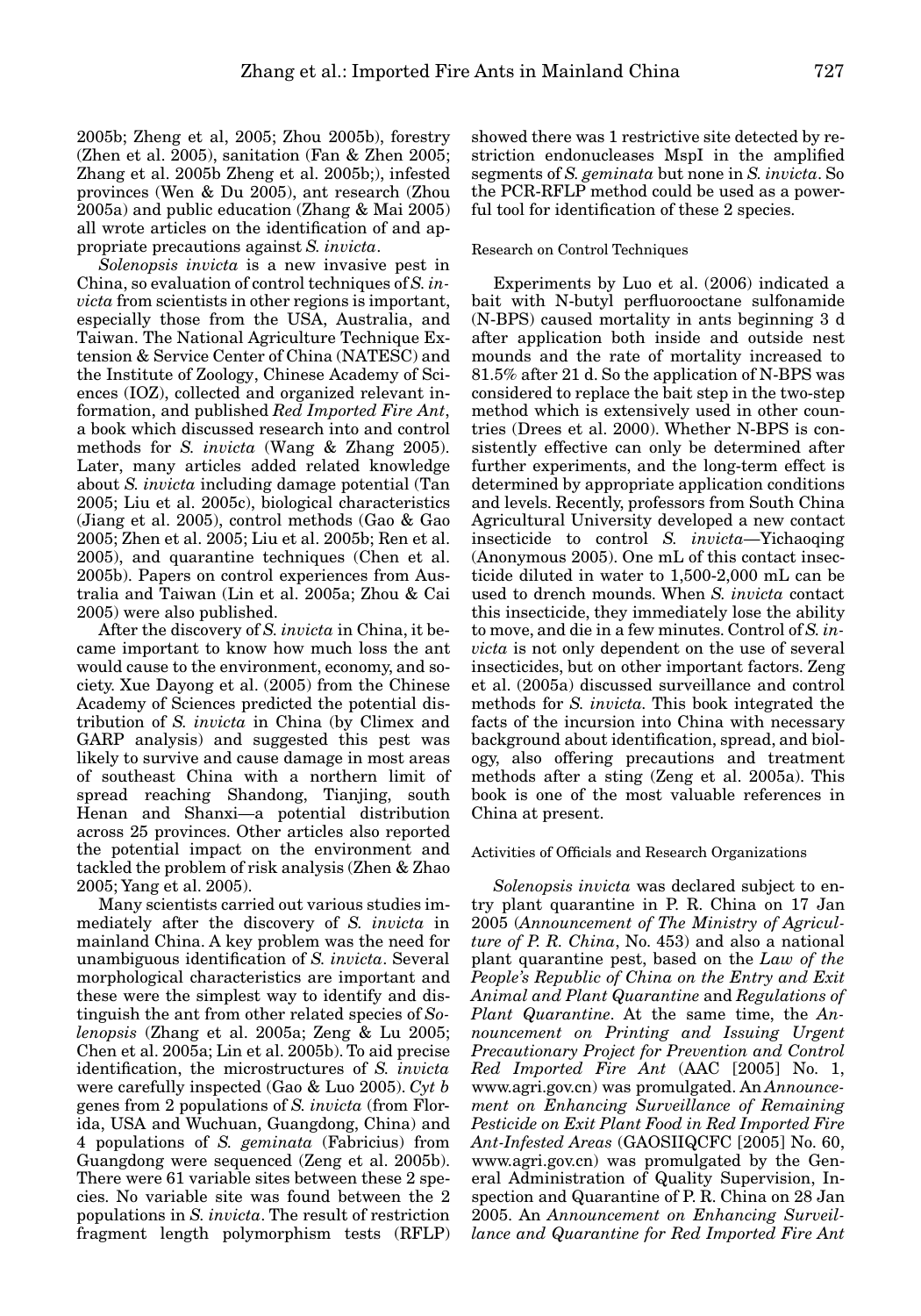(OC [2005] No. 7, www.agri.gov.cn) was promulgated by the State Forestry Administration, P. R. China on 28 Jan 2005. The *Announcement on enhancing surveillance and control of events of red imported fire ant harming people* (HOUC [2005] No. 54, www.agri.gov.cn) was promulgated by Ministry of Health, P. R. China on 15 Mar 2005. The *Announcement on printing and issuing national eradication program, propagandizing and training plan* (AOA [2005] No. 51, http:// www.agri.gov.cn) was promulgated by the Ministry of Agriculture (MOA) on 12 Sep 2005.

NATESC (in charge of pest control technique within MOA) established a column discussing red imported fire ant control on the Agriculture Information Web (http://www.natesc.gov.cn), which covers work situations, related regulations, research, training, control techniques, and alien species information.

Legislator Deputy of the National People's Congress (NPC) of China and professor of entomology, Zhang Zhongning, gave a talk entitled: "Upping the ante when fighting harmful insects" on 14 Mar 2005. He recommended that quick and effective measures be taken to stop red fire ants from making inroads into central and northern China. This speech was presented at the ongoing session of the National People's Congress in Mar 2005, the country's highest legislative body. Professor Zhang suggested quarantine control be tightened to prevent the ant from invading an even larger area of the country. The legislator also proposed accelerating the enactment of a law on the importation of alien invasive species.

The Red Imported Fire Ant Research Center was established at the South China Agricultural University on 8 Jul 2005. Entomologist Professor Zeng Ling (who first found and identified *S. invicta* in China) was appointed director of this center. This center cooperated with MOA and related departments in Guangdong on the investigation, surveillance, and control of *S. invicta*. Effective work has been carried out to control this pest in mainland China (including Hong Kong and Macao). Advanced research on surveillance and control of *S. invicta* is also in progress at this research center.

On 1 Mar 2005, the Alien Pest Identification and Precaution Technique Center was established by the Chinese Academy of Sciences and the Institute of Animal and Plant Quarantine of the Chinese Academy of Inspection and Quarantine (*S. invicta* is also one of the key projects for the Knowledge Innovation Program of Chinese Academy of Sciences—Alien Species Research Project Group). A seminar on *S. invicta* precautions and control was held in Beijing, and was the first high level seminar on *S. invicta* in mainland China. Chief directors from MOA, the Chinese Academy of Sciences (CAS), the General Administration of Quality Supervision, Inspection and

Quarantine, the National Natural Science Foundation, and specialists from the Chinese Academy of Agricultural Sciences, the Chinese Academy of Inspection and Quarantine, China Agricultural University, Beijing Forestry University, and Beijing Normal University discussed the serious impact of *S. invicta* on agriculture and forestry development, public properties, and public health, as well as control strategies and techniques. They also discussed how to carry out scientific research, and how to raise public awareness of the pest. In this seminar, Zhang Runzhi (Alien Species Research Project—CAS Major Innovation Program) together with Zeng Ling (South China Agricultural University) and Chen Hongjun (Chinese Academy of Inspection and Quarantine), spoke on damage, infestation, control and quarantine, respectively. After the seminar, attendees made suggestions to related national departments.

# Government Control Policies

*Solenopsis invicta* spreads quickly through natural means, and can easily travel long distances with human assistance, unless humans rigorously control and quarantine the ant. The original mechanism of *S. invicta*'s introduction into China is not known as yet, but it surely must have been introduced with freight. On 9 Mar 2005, Zengcheng Entry-Exit Inspection and Quarantine in Guangdong first intercepted *S. invicta* in imported waste paper (Chen et al. 2005c). Although they did not reveal the origin of the imported waste paper, this discovery was enough to suggest *S. invicta* was likely to invade other susceptible areas in China. Imports from countries and regions infested by *S. invicta* which frequently trade with China need to be scrutinized and appropriate precautions taken.

*Solenopsis invicta* has settled in China causing economic damage and threatening human health. The authors agree with Luo (2005) that China is able to control or locally eradicate *S. invicta* in some areas. Luo also suggested that eradication of all *S. invicta* colonies was almost impossible at this stage. The number of infested municipal districts is up to 31 and it would be very hard to completely eradicate *S. invicta*.

Different regions of China may require different control strategies. For example, those counties where infested areas are very small may have the ability to eradicate the ant locally. Zhang et al. (2005a) outlined a strategy for controlling *S. invicta* as follows: (1) China should make a clear political decision to control *S. invicta*. It must be eradicated from those areas with small infested areas, while areas with large infestations or in areas where it is difficult to eradicate within 2-3 years should introduce containment measures to gradually reduce the infested area, (2) The inva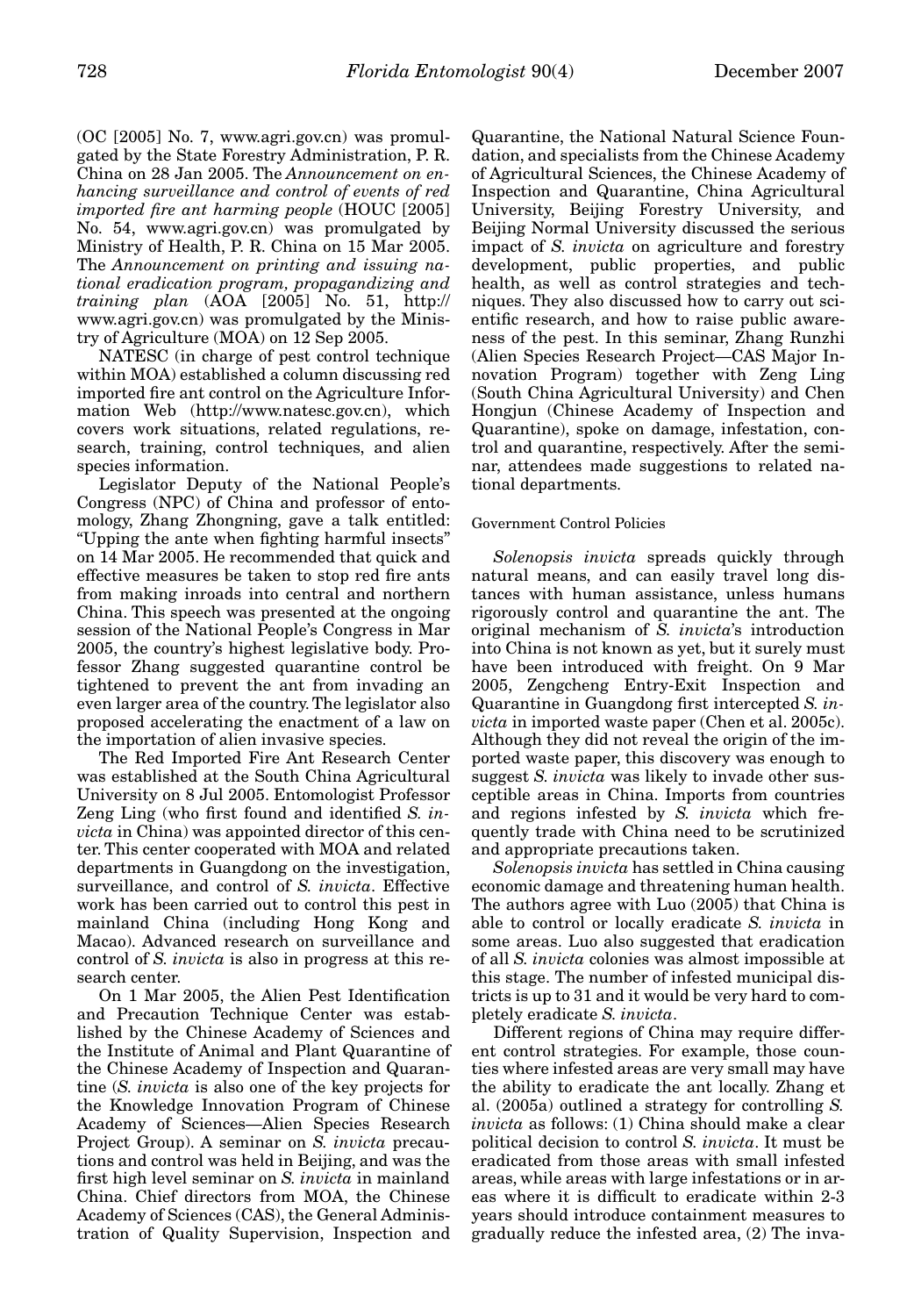sion of *S. invicta* is a national issue, so most of the funds required to manage it should be supported by national finance, and (3) National cooperation should be built up. The government, managers, researchers and public should work together, which can help control it better.

An 8-year eradication program designed by MOA is in progress (The Eradicating Program for *Solenopsis invicta* in China 2005-2013). A summary of the official plans are as follows: In 2005 extensive surveys and detection activity for *S. invicta* will be carried out in high risk and infested areas, and all infested areas in China will be investigated. Eradication techniques will be developed and safe effective baits and insecticides will be determined as soon as possible. Educational materials and CDs will be manufactured and distributed. Moderate public education will be achieved through the media. Handbooks about control techniques will be published. Staff will be trained in techniques to deliver extensive surveys and controls. One hundred temporary plant quarantine checkpoints will be established immediately and effective quarantine and eradication measures undertaken in infested areas.

During 2006-2008 the exact distribution of *S. invicta* in China will be defined. The infested areas and areas to be monitored will be mapped with GPS systems to facilitate rigorous monitoring. Over 90% of active nests and colonies of *S. invicta* in the current infested areas will be eradicated, and new infested areas effectively controlled. One national and 3 provincial control and management centers will be founded, and 1 control and research laboratory will be established. More than 100 temporary checkpoints in infested and high risk areas will be founded. Publicity and training will be carried out in infested areas, and the public will be encouraged to take part in the control program. Integrated eradication methods based on control methods will be made. A complete surveillance and control management system will be developed, and the eradication plan will be managed scientifically. Eradication will be taken in infested areas. *S. invicta* will be eradicated in isolated spots in 2006 and over 90% of mounds in continuously infested areas will be destroyed by 2008. All isolated infestations will be placed under surveillance and the success of their eradication declared after careful surveillance from 2006-2008.

During 2009-2010, all the infested and monitoring areas will be monitored rigorously, and effective containment and eradication measurements taken. Over 99% of mounds and colonies will be eliminated in existing infested areas, and over 95% of mounds and colonies in newly-infested areas will be killed. Publicity and training will be carried out in infested areas and the public will be encouraged to take part in the control program. Eradication techniques and the control management system will be further improved. Areas with small infestations will be monitored for 2 years, and the success of local eradication will be declared wherever *S. invicta* can no longer be found.

During 2011-2013, all mounds and colonies will be eradicated in all infested areas. Control methods for *S. invicta* will be improved including methods of application and formulations for baits and active ingredients. Surveillance and monitoring will be reinforced in eradicated areas and potential high risk areas. Remnant mounds will be completely eradicated, and large continuously infested areas will be monitored for 2 years. If possible, the success of complete eradication will be declared in China by 2013.

The authors believe that this program will play an important role in controlling the spread of *S. invicta* in China. Even if it cannot be totally eradicated from mainland China, some regions may succeed in eradicating *S. invicta* locally. Should eradication eventually not prove feasible, the plans summarized above will function as aggressive containment and should greatly slow the spread of this pest into other areas of China. However, considering the size of the infestation, plans also need to be made for long-term quarantine and IPM management of this serious pest.

#### ACKNOWLEDGMENTS

The authors thank the officers of the Ministry of Agriculture in charge of the red imported fire ant control campaign for the opportunity to take part in all management efforts. We express our thanks to Dr. K. McCubbin of the Fire Ant Control Centre in Brisbane, Australia, who contributed to the scientific aspects and English versions of the overall manuscript. We also thank all the staff of the Fire Ant Control Centre in Brisbane, and Dr. S. O'Connor and other research scientists in the Invasive Ant Programme, Bio-Security New Zealand. They gave us a great deal of help with issues of RIFA identification, surveillance, and management. We thank Professor Zeng Ling, Luo Lizhi, Lei Chaoliang, Dr. Liang Hongbin, Ren Li, Jiang Peixin, Sun Xiuling, Huang Junhao, Lu Xiuxia, and Du Lei for helpful assistance with literature translation. Anne-Marie Callcott (USDA-APHIS, Gulfport, AL), Bart Drees (TAMU, College Station, TX), David Oi (USDA-ARS, Gainesville, FL), and Lu Yong-Yue (South China Agricultural University, Guangzhou, China), provided helpful comments on the content of the manuscript. The research was supported by NSFC Research Programs 30525039/30470215/ J0630964/J0109 and MOST grants 2005BA529A06.

#### LITERATURE CITED

- ANONYMOUS. 2005. South China agricultural university developed an effective pesticide, Yichaoqing for red imported fire ant [in Chinese]. New Pesticides & Novel Pesticides 3: 31.
- CHEN, N. Z., Z. W. SHI, AND X. G. MA. 2005a. Identification of red imported fire ant and important related species [in Chinese]. Chinese Bull. Entomol. 42: 341-345.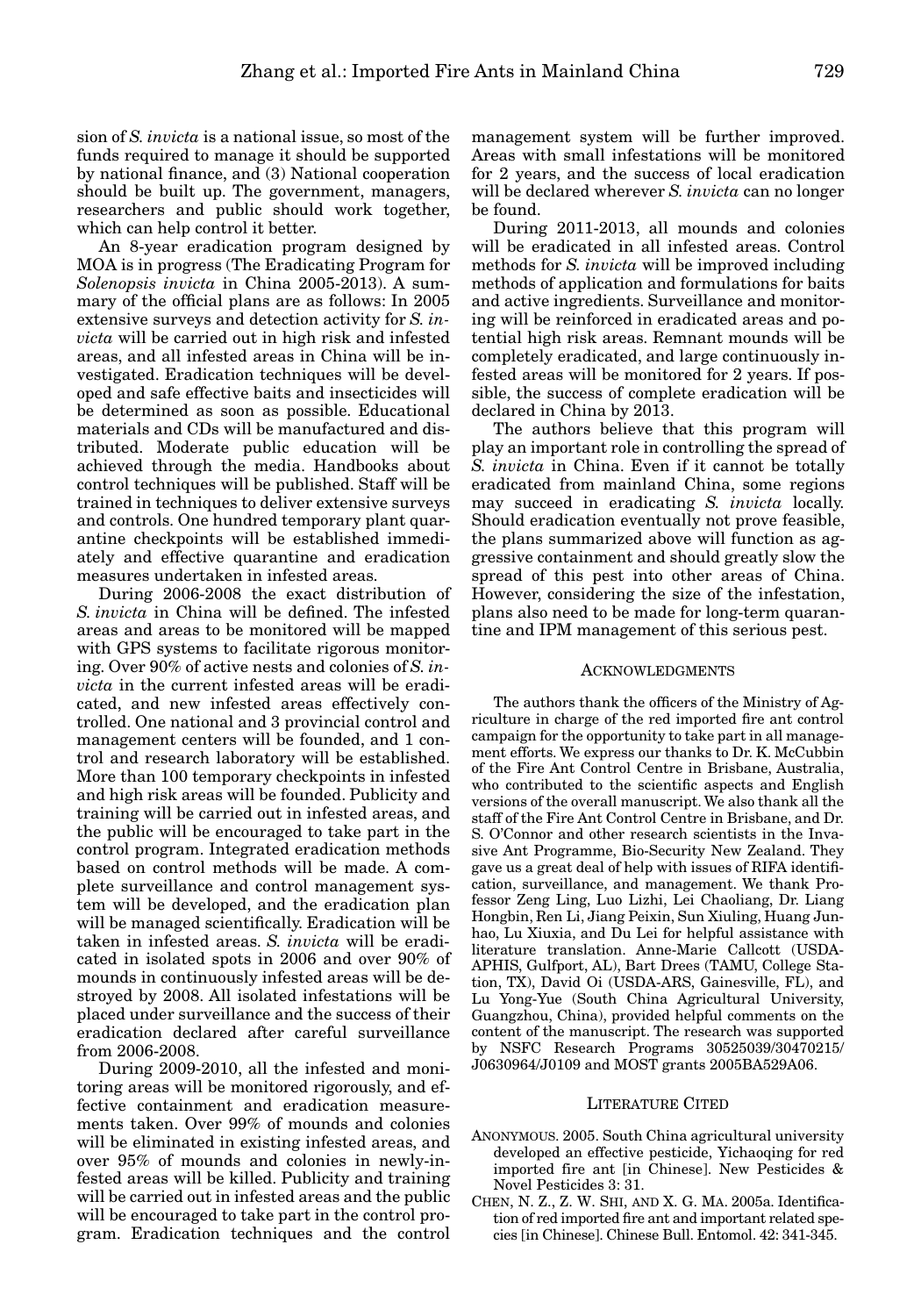- CHEN, N. Z., Z. W. SHI, AND S. F. ZHANG. 2005b. Practice and research of quarantine and occurrence of *Solenopsis invicta* [in Chinese]. Plant Quarantine 19: 90-93.
- CHEN, Y., Q. TAN, AND X. H. LIN. 2005c. The first interception of red imported fire ant in imported waste paper in Zengcheng entry-exit inspection and quarantine [in Chinese]. Great Economy & Trade 4: 92.
- DA, G. 2005. One million potted flowers ready for exporting to Hong Kong for Spring Festival had to be detained. Flowers 3: 47.
- DESHAZO, R. D., B. T. BUTCHER, AND W. A. BANKS. 1990. Reactions to the stings of the imported fire ant. New England J. Med. 323: 462-466.
- DREES, B. M., C. L. BARR, S. B. VINSON, R. E. GOLD, M. E. MERCHANT, N. RIGGS, L. LENNON, S. RUSSELL, P. NESTER, D. KOSTROUN, B. SPARKS, D. POLLET, D. SHANKLIN, K. VAIL, K. FLANDERS, P. M. HORTON, D. OI, P. L. KOEHLER, AND J. T. VOGT. 2000. Managing Imported Fire Ants in Urban Areas. Texas A&M Univ., Bull. B-6043, 20 pp.
- FAN, D. H., AND J. N. ZHEN. 2005. Being aware of damages of public health from red imported fire ant [in Chinese]. China Inspection and Quarantine 6: 63.
- GAO, X. W., AND H. R. GAO. 2005. Chemical control methods of alien species red imported fire ant [in Chinese]. Plant Protection, 31: 14-17.
- GAO, Y., AND L. Z. LUO. 2005. Antennal morphology and sensilla of the fire ants, *Solenopsis invicta* Buren invaded southern China observed with scanning electron microscopy [in Chinese]. Acta Entomol. Sinica 48: 986-992.
- GODDARD, J., J. JARRATT, AND R. D. DESHAZO. 2002. Recommendations for prevention and management of fire ant infestation of health care facilities. South. Med. J. 95: 627-633.
- JIANG, S. H., D. LIU, AND G. J. LI. 2005a. Invasion, damages and prevention of red imported fire ant [in Chinese]. J. Shenzhen Polytechnic 2: 33-36.
- JIANG, S. H., D. LIU, AND G. J. LI. 2005b. A review: the biology of red imported fire ant (*Solenopsis invicta* Buren) [in Chinese]. J. SW Agricul. Univ. (Nat. Sci.), 27: 312-315.
- LARD, C. F., C. HALL, AND V. SALIN. 2001. The economic impact of the red imported fire ant on the homescape, landscape, and the urbanscape of selected metroplexes of Texas. Dept. of Agricul. Economics, Texas A&M Univ., College Station, TX. Faculty Paper Series; FP 01-3.
- LEI, Z. R., L. Z. LUO, Y. Q. ZHENG, D. F. CHENG, H. Z. YUAN, AND A. C. CAO. 2005. Investigation on dangerous alien invasive species, *Solenopsis invicta* Buren [in Chinese]. Plant Protection 31(3): 64-66.
- LIN, F. R., F. X. WANG, AND X. L. WU. 2005a. Experiences of control red imported fire ant in Australia. China [in Chinese] Plant Protection 25: 41-42.
- LIN, L. F., J. H. DUAN, W. C. LU, J. R. YI, X. C. ZHANG, AND S. W. CAI. 2005b. Morphological characteristic and identification of red fire ant in Wuchuan, Guangdong [in Chinese]. Chinese J. Vector Biol. Contr. 16: 174-177.
- LIU, D., S. H. JIANG, AND G. J. LI. 2005a. Changes of symptom caused by a sting of the red imported fire ant (*Solenopsis invicta*) [in Chinese]. Chinese Bull. Entomol. 42: 453-454.
- LIU, D., S. H. JIANG, AND G. A. ZHANG. 2005b. Research progress of red imported fire ant (*Solenopsis invicta* Buren) management methods [in Chinese]. J. Huazhong Agricul. Univ. 24: 417-422.
- LIU, Z. J., Z. B. LIU, AND Z. J. LIU. 2005c. Alien effective control methods and damages of red imported fire ant [in Chinese]. Pesticide Sci. & Admin. 26(7): 29- 31.
- LU, Y. Y., G. W. LIANG, AND L. ZENG. 2007. Study on expansion pattern of red imported fire ant, *Solenopsis invicta* Buren, in South China [in Chinese]. Scientia Agricultura Sinica 40: (in press).
- LUO, L. Z. 2005. Considerations and suggestions on managing the red imported fire ant, *Solenopsis invicta* Buren in China [in Chinese]. Plant Protection  $31(2): 5-8.$
- LUO, L. Z., G. L. QIN, M. B. WANG, Q. D. PENG, AND H. R. LIU. 2006. Controlling the fire ant, *Solenopsis invicta* by N-BPS bait in Southern China [in Chinese]. Plant Protection, 32(1): 22-26.
- MORRISON, L. W., S. D. PORTER, E. DANIELS, AND M. D. KORZUKHIN. 2004. Potential global range expansion of the invasive fire ant, *Solenopsis invicta*. Biol. Invasions 6:183-191 [http://www.ars.usda.gov/Research/docs.htm?docid=9168&page=3].
- BISSMIRE, S. 2006. Red imported fire ants found at Whirinaki. Biosecurity 69:9.
- PEREIRA, R. M., D. F. WILLIAMS, J. J. BECNEL, AND D. H. OI. 2002. Yellow-head disease caused by a newly discovered *Mattesia* sp. in populations of the red imported fire ant, *Solenopsis invicta*. J. Invertebr. Pathol. 81: 45-48.
- REN, D. S., Q. Y. LIU, F. X. MENG, H. X. WU, AND D. M. LI. 2005. Red imported fire ant and its integrated management [in Chinese]. Chinese J. Vector Biol. & Contr. 16: 319-323.
- RONG, J. D. 2005. Surveys of injuries of people by red imported fire ants in Wuchuan [in Chinese]. Chinese J. Pest Contr. 21: 265-266.
- TAN, S. J. 2005. Introduction of harm of red imported fire ant to people and its control measures [in Chinese]. Sichuan J. Animal 24: 230-236.
- TSCHINKEL, W. R. 2006. The Fire Ants. Belknap Press of Harvard University Press, Cambridge, MA, USA.
- VANDERWOUDE C., M. ELSON-HARRIS, J. R. HAR-GREAVES, E. HARRIS, AND K. P. PLOWMAN. 2004. An overview of the red imported fire ant (*Solenopsis invicta* Buren) eradication plan for Australia. Records of the South Australian Museum Monograph Series 7: 11-16.
- WANG, F. X., AND R. Z. ZHANG. 2005. Red imported fire ant. Chinese Agriculture Press, Beijing, China. 375 pp.
- WANG, X. J. 2004. Red imported fire ant from South America invaded Taiwan causing panic; Scholars in mainland China remind government of taking strict precautions against its invasion. Science Times, Dec. 3. p.1.
- WEN, Y. X., H. L. DU, AND L. F. ZHENG. 2005. Red imported fire ant, a pest worth vigilance [in Chinese]. Jilin Agricult. 17: 22.
- WOJCIK, D. P., C. R. ALLEN, R. J. BRENNER, E. A. FORYS, D. P. JOUVENAZ, AND R. S. LUTZ. 2000. Red imported fire ants: impact on biodiversity. Amer. Entomol. 46: 240-247.
- XUE, D. Y., H. M. LI, H. X. HAN, AND R. Z. ZHANG. 2005. A prediction of potential distribution area of *Solenopsis invicta* in China [in Chinese]. Chinese Bull. Entomol. 42: 57-60.
- YANG, W. D., D. J. YU, AND Z. L. CHEN. 2005. Effects of red imported fire ant on agricultural ecological environment, society and economy [in Chinese]. Plant Protection, 31(5): 75-77.